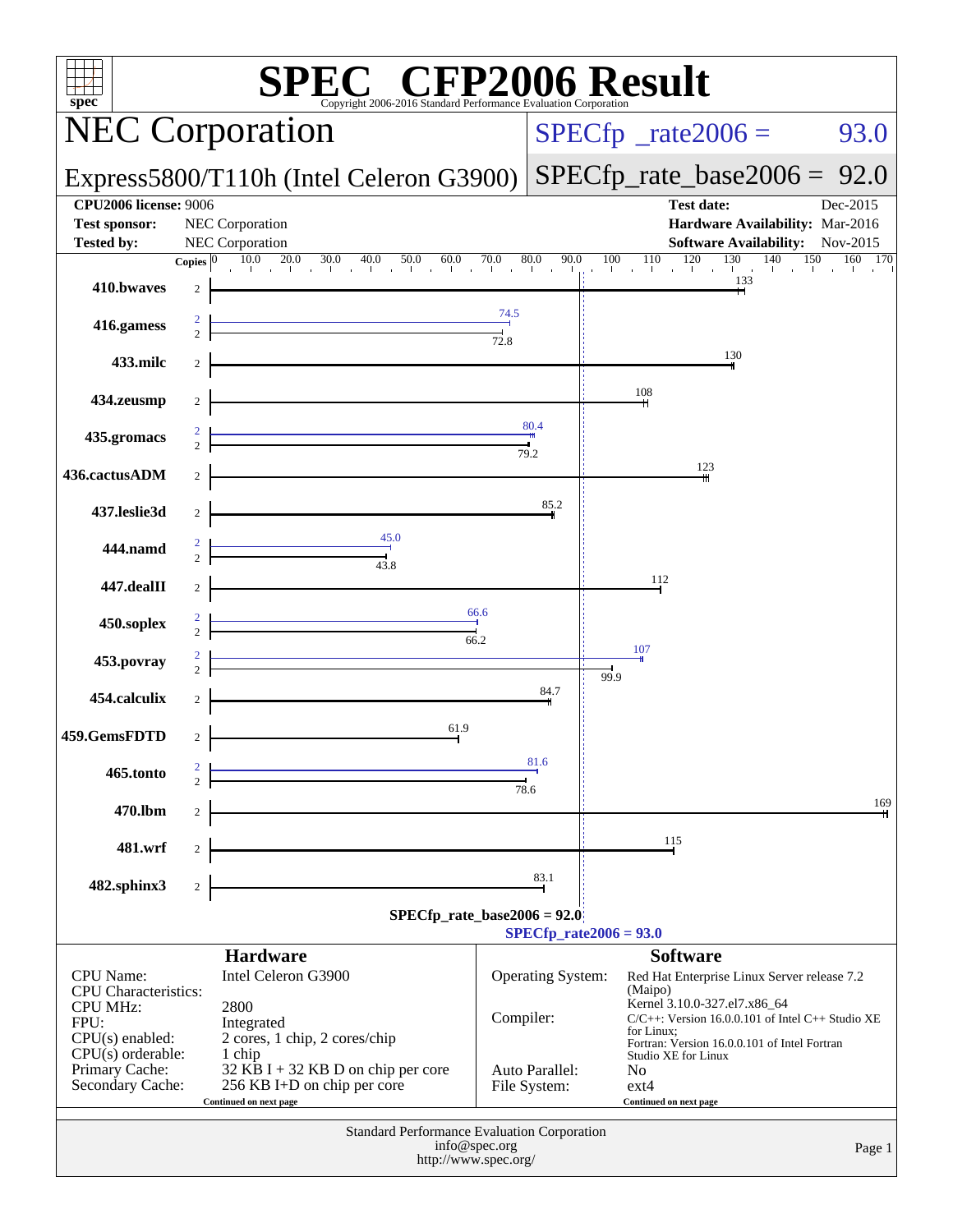

## NEC Corporation

#### $SPECTp\_rate2006 = 93.0$

Express5800/T110h (Intel Celeron G3900)

[SPECfp\\_rate\\_base2006 =](http://www.spec.org/auto/cpu2006/Docs/result-fields.html#SPECfpratebase2006) 92.0

#### **[CPU2006 license:](http://www.spec.org/auto/cpu2006/Docs/result-fields.html#CPU2006license)** 9006 **[Test date:](http://www.spec.org/auto/cpu2006/Docs/result-fields.html#Testdate)** Dec-2015

**[Test sponsor:](http://www.spec.org/auto/cpu2006/Docs/result-fields.html#Testsponsor)** NEC Corporation **[Hardware Availability:](http://www.spec.org/auto/cpu2006/Docs/result-fields.html#HardwareAvailability)** Mar-2016 [L3 Cache:](http://www.spec.org/auto/cpu2006/Docs/result-fields.html#L3Cache) [Other Cache:](http://www.spec.org/auto/cpu2006/Docs/result-fields.html#OtherCache) [Memory:](http://www.spec.org/auto/cpu2006/Docs/result-fields.html#Memory) Disk Subsystem Other Hardware

| <b>Tested by:</b> | NEC Corporation                     |                       | <b>Software Availability:</b> Nov-2015 |  |
|-------------------|-------------------------------------|-----------------------|----------------------------------------|--|
| L3 Cache:         | $2 \text{ MB I+D}$ on chip per chip | <b>System State:</b>  | Run level 3 (multi-user)               |  |
| Other Cache:      | None                                | <b>Base Pointers:</b> | $32/64$ -bit                           |  |
| Memory:           | 16 GB (2 x 8 GB 2Rx8 PC4-2133P-E)   | Peak Pointers:        | $32/64$ -bit                           |  |
| Disk Subsystem:   | 1 x 500 GB SATA, 7200 RPM           | Other Software:       | None                                   |  |
| Other Hardware:   | None                                |                       |                                        |  |

| <b>System State:</b>  |
|-----------------------|
| <b>Base Pointers:</b> |
| Peak Pointers:        |
| Other Software:       |
|                       |

| <b>Results Table</b> |                                                                                                          |                |       |                |       |                |       |                |                |              |                |              |                |              |
|----------------------|----------------------------------------------------------------------------------------------------------|----------------|-------|----------------|-------|----------------|-------|----------------|----------------|--------------|----------------|--------------|----------------|--------------|
|                      |                                                                                                          |                |       | <b>Base</b>    |       |                |       |                |                |              | <b>Peak</b>    |              |                |              |
| <b>Benchmark</b>     | <b>Copies</b>                                                                                            | <b>Seconds</b> | Ratio | <b>Seconds</b> | Ratio | <b>Seconds</b> | Ratio | <b>Copies</b>  | <b>Seconds</b> | <b>Ratio</b> | <b>Seconds</b> | <b>Ratio</b> | <b>Seconds</b> | <b>Ratio</b> |
| 410.bwayes           | 2                                                                                                        | 204            | 133   | 207            | 131   | 204            | 133   | $\mathcal{D}$  | 204            | 133          | 207            | 131          | 204            | 133          |
| 416.gamess           | $\overline{2}$                                                                                           | 538            | 72.7  | 538            | 72.8  | 538            | 72.8  | $\overline{2}$ | 526            | 74.5         | 526            | 74.5         | 525            | 74.5         |
| $433$ .milc          | $\overline{2}$                                                                                           | 141            | 130   | 141            | 130   | 141            | 130   | $\overline{2}$ | 141            | 130          | 141            | 130          | 141            | 130          |
| 434.zeusmp           | $\overline{2}$                                                                                           | 169            | 108   | 167            | 109   | 169            | 108   | $\overline{2}$ | 169            | 108          | 167            | 109          | 169            | 108          |
| 435.gromacs          | $\overline{2}$                                                                                           | <b>180</b>     | 79.2  | 181            | 79.1  | 180            | 79.5  | $\overline{2}$ | 177            | 80.6         | 178            | 80.4         | 179            | 79.7         |
| 436.cactusADM        | $\overline{2}$                                                                                           | 195            | 123   | 194            | 123   | 193            | 124   | $\overline{2}$ | 195            | 123          | <u>194</u>     | 123          | 193            | 124          |
| 437.leslie3d         | $\overline{2}$                                                                                           | 221            | 85.2  | 220            | 85.5  | 221            | 85.1  | $\overline{2}$ | 221            | 85.2         | 220            | 85.5         | 221            | 85.1         |
| 444.namd             | $\overline{2}$                                                                                           | 366            | 43.9  | 366            | 43.8  | 368            | 43.6  | $\overline{2}$ | 357            | 45.0         | 357            | 45.0         | 357            | 45.0         |
| 447.dealII           | $\overline{2}$                                                                                           | 204            | 112   | 204            | 112   | 204            | 112   | $\overline{2}$ | 204            | <b>112</b>   | 204            | 112          | 204            | 112          |
| $450$ .soplex        | $\overline{2}$                                                                                           | 252            | 66.2  | 253            | 66.1  | 252            | 66.2  | $\overline{2}$ | 250            | 66.6         | 250            | 66.6         | 251            | 66.4         |
| 453.povray           | $\overline{2}$                                                                                           | 107            | 99.8  | 106            | 100   | 106            | 99.9  | $\overline{2}$ | 98.8           | 108          | 99.0           | 107          | 99.4           | 107          |
| 454.calculix         | $\overline{2}$                                                                                           | 195            | 84.8  | <b>195</b>     | 84.7  | 196            | 84.2  | $\overline{2}$ | 195            | 84.8         | 195            | 84.7         | 196            | 84.2         |
| 459.GemsFDTD         | $\overline{2}$                                                                                           | 344            | 61.6  | 343            | 61.9  | 343            | 61.9  | $\overline{2}$ | 344            | 61.6         | 343            | 61.9         | 343            | 61.9         |
| 465.tonto            | $\overline{c}$                                                                                           | 251            | 78.4  | 251            | 78.6  | 250            | 78.6  | $\overline{2}$ | 241            | 81.6         | 241            | 81.6         | 242            | 81.2         |
| 470.1bm              | $\overline{2}$                                                                                           | 163            | 169   | 163            | 169   | 164            | 168   | $\overline{2}$ | 163            | 169          | <b>163</b>     | 169          | 164            | 168          |
| 481.wrf              | $\overline{c}$                                                                                           | 194            | 115   | 194            | 115   | 194            | 115   | $\overline{2}$ | 194            | 115          | 194            | 115          | 194            | 115          |
| 482.sphinx3          | $\overline{2}$                                                                                           | 469            | 83.1  | 468            | 83.2  | 470            | 82.9  | $\overline{2}$ | 469            | 83.1         | 468            | 83.2         | 470            | 82.9         |
|                      | Results appear in the order in which they were run. Bold underlined text indicates a median measurement. |                |       |                |       |                |       |                |                |              |                |              |                |              |

#### **[Submit Notes](http://www.spec.org/auto/cpu2006/Docs/result-fields.html#SubmitNotes)**

 The taskset mechanism was used to bind copies to processors. The config file option 'submit' was used to generate taskset commands to bind each copy to a specific processor. For details, please see the config file.

#### **[Operating System Notes](http://www.spec.org/auto/cpu2006/Docs/result-fields.html#OperatingSystemNotes)**

Stack size set to unlimited using "ulimit -s unlimited"

#### **[Platform Notes](http://www.spec.org/auto/cpu2006/Docs/result-fields.html#PlatformNotes)**

 BIOS Settings: Power Management Policy: Custom Energy Performance: Performance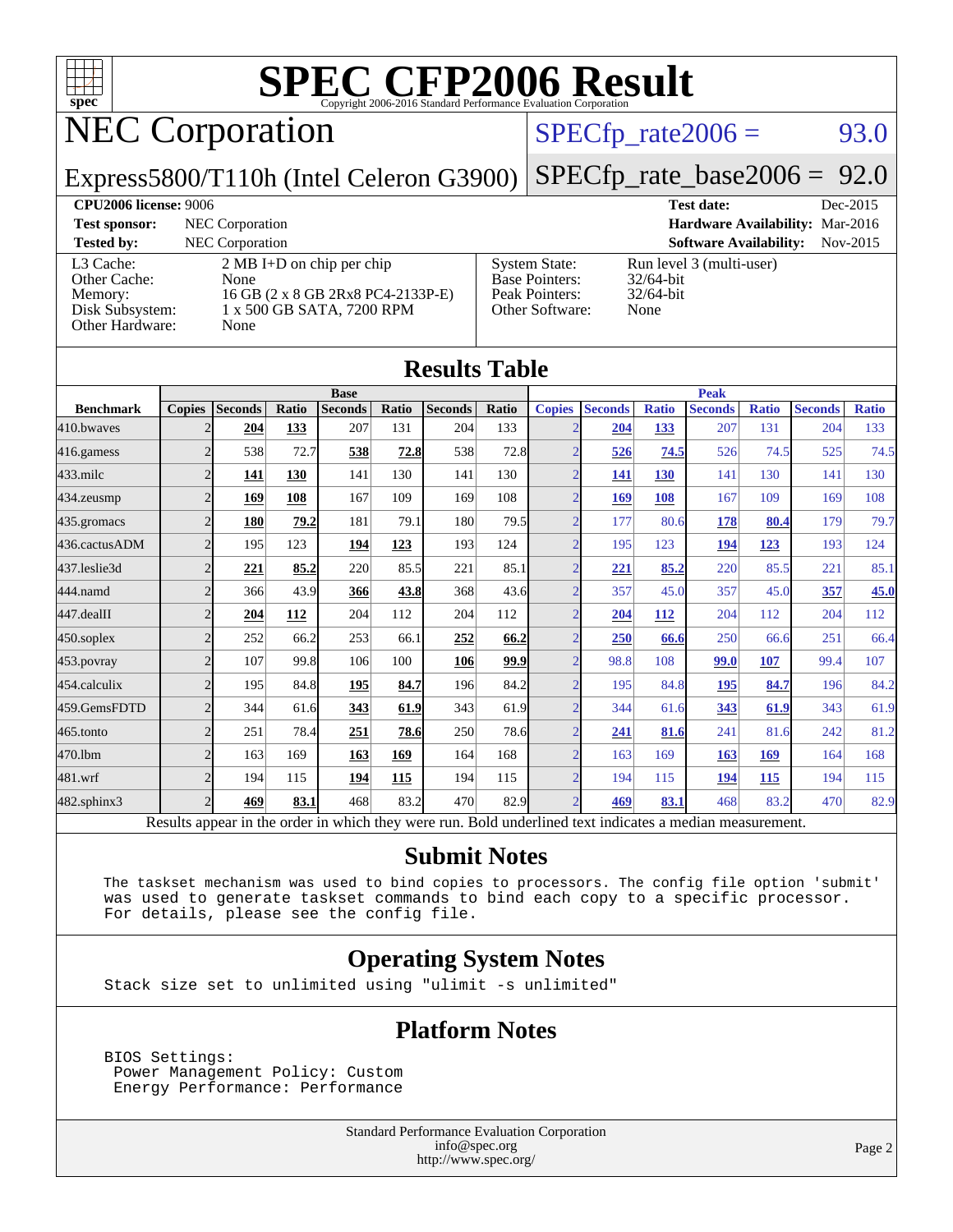

## NEC Corporation

 $SPECTp_rate2006 = 93.0$ 

Express5800/T110h (Intel Celeron G3900) [SPECfp\\_rate\\_base2006 =](http://www.spec.org/auto/cpu2006/Docs/result-fields.html#SPECfpratebase2006) 92.0

**[Test sponsor:](http://www.spec.org/auto/cpu2006/Docs/result-fields.html#Testsponsor)** NEC Corporation **[Hardware Availability:](http://www.spec.org/auto/cpu2006/Docs/result-fields.html#HardwareAvailability)** Mar-2016 **[Tested by:](http://www.spec.org/auto/cpu2006/Docs/result-fields.html#Testedby)** NEC Corporation **[Software Availability:](http://www.spec.org/auto/cpu2006/Docs/result-fields.html#SoftwareAvailability)** Nov-2015

**[CPU2006 license:](http://www.spec.org/auto/cpu2006/Docs/result-fields.html#CPU2006license)** 9006 **[Test date:](http://www.spec.org/auto/cpu2006/Docs/result-fields.html#Testdate)** Dec-2015

#### **[General Notes](http://www.spec.org/auto/cpu2006/Docs/result-fields.html#GeneralNotes)**

Environment variables set by runspec before the start of the run: LD LIBRARY PATH = "/home/cpu2006/libs/32:/home/cpu2006/libs/64:/home/cpu2006/sh"

 Binaries compiled on a system with 1x Intel Core i5-4670K CPU + 32GB memory using RedHat EL 7.1 Transparent Huge Pages enabled with: echo always > /sys/kernel/mm/transparent\_hugepage/enabled

#### **[Base Compiler Invocation](http://www.spec.org/auto/cpu2006/Docs/result-fields.html#BaseCompilerInvocation)**

[C benchmarks](http://www.spec.org/auto/cpu2006/Docs/result-fields.html#Cbenchmarks): [icc -m64](http://www.spec.org/cpu2006/results/res2016q1/cpu2006-20160125-38838.flags.html#user_CCbase_intel_icc_64bit_0b7121f5ab7cfabee23d88897260401c)

[C++ benchmarks:](http://www.spec.org/auto/cpu2006/Docs/result-fields.html#CXXbenchmarks) [icpc -m64](http://www.spec.org/cpu2006/results/res2016q1/cpu2006-20160125-38838.flags.html#user_CXXbase_intel_icpc_64bit_bedb90c1146cab66620883ef4f41a67e)

[Fortran benchmarks](http://www.spec.org/auto/cpu2006/Docs/result-fields.html#Fortranbenchmarks): [ifort -m64](http://www.spec.org/cpu2006/results/res2016q1/cpu2006-20160125-38838.flags.html#user_FCbase_intel_ifort_64bit_ee9d0fb25645d0210d97eb0527dcc06e)

[Benchmarks using both Fortran and C](http://www.spec.org/auto/cpu2006/Docs/result-fields.html#BenchmarksusingbothFortranandC): [icc -m64](http://www.spec.org/cpu2006/results/res2016q1/cpu2006-20160125-38838.flags.html#user_CC_FCbase_intel_icc_64bit_0b7121f5ab7cfabee23d88897260401c) [ifort -m64](http://www.spec.org/cpu2006/results/res2016q1/cpu2006-20160125-38838.flags.html#user_CC_FCbase_intel_ifort_64bit_ee9d0fb25645d0210d97eb0527dcc06e)

#### **[Base Portability Flags](http://www.spec.org/auto/cpu2006/Docs/result-fields.html#BasePortabilityFlags)**

| 410.bwaves: -DSPEC CPU LP64<br>416.gamess: -DSPEC_CPU_LP64 |                                                                |
|------------------------------------------------------------|----------------------------------------------------------------|
| 433.milc: -DSPEC CPU LP64                                  |                                                                |
| 434.zeusmp: -DSPEC_CPU_LP64                                |                                                                |
| 435.gromacs: -DSPEC_CPU_LP64 -nofor_main                   |                                                                |
| 436.cactusADM: -DSPEC CPU LP64 -nofor main                 |                                                                |
| 437.leslie3d: -DSPEC CPU LP64                              |                                                                |
| 444.namd: - DSPEC CPU LP64                                 |                                                                |
| 447.dealII: -DSPEC_CPU_LP64                                |                                                                |
| 450.soplex: -DSPEC_CPU_LP64                                |                                                                |
| 453.povray: -DSPEC_CPU_LP64                                |                                                                |
| 454.calculix: -DSPEC_CPU_LP64 -nofor_main                  |                                                                |
| 459.GemsFDTD: -DSPEC CPU LP64                              |                                                                |
| 465.tonto: - DSPEC CPU LP64                                |                                                                |
| 470.1bm: - DSPEC CPU LP64                                  |                                                                |
|                                                            | 481.wrf: -DSPEC_CPU_LP64 -DSPEC_CPU_CASE_FLAG -DSPEC_CPU_LINUX |
| 482.sphinx3: -DSPEC_CPU_LP64                               |                                                                |
|                                                            |                                                                |

#### **[Base Optimization Flags](http://www.spec.org/auto/cpu2006/Docs/result-fields.html#BaseOptimizationFlags)**

[C benchmarks](http://www.spec.org/auto/cpu2006/Docs/result-fields.html#Cbenchmarks):

[-xSSE4.2](http://www.spec.org/cpu2006/results/res2016q1/cpu2006-20160125-38838.flags.html#user_CCbase_f-xSSE42_f91528193cf0b216347adb8b939d4107) [-ipo](http://www.spec.org/cpu2006/results/res2016q1/cpu2006-20160125-38838.flags.html#user_CCbase_f-ipo) [-O3](http://www.spec.org/cpu2006/results/res2016q1/cpu2006-20160125-38838.flags.html#user_CCbase_f-O3) [-no-prec-div](http://www.spec.org/cpu2006/results/res2016q1/cpu2006-20160125-38838.flags.html#user_CCbase_f-no-prec-div) [-opt-prefetch](http://www.spec.org/cpu2006/results/res2016q1/cpu2006-20160125-38838.flags.html#user_CCbase_f-opt-prefetch) [-auto-p32](http://www.spec.org/cpu2006/results/res2016q1/cpu2006-20160125-38838.flags.html#user_CCbase_f-auto-p32) [-ansi-alias](http://www.spec.org/cpu2006/results/res2016q1/cpu2006-20160125-38838.flags.html#user_CCbase_f-ansi-alias) [-opt-mem-layout-trans=3](http://www.spec.org/cpu2006/results/res2016q1/cpu2006-20160125-38838.flags.html#user_CCbase_f-opt-mem-layout-trans_a7b82ad4bd7abf52556d4961a2ae94d5)

Continued on next page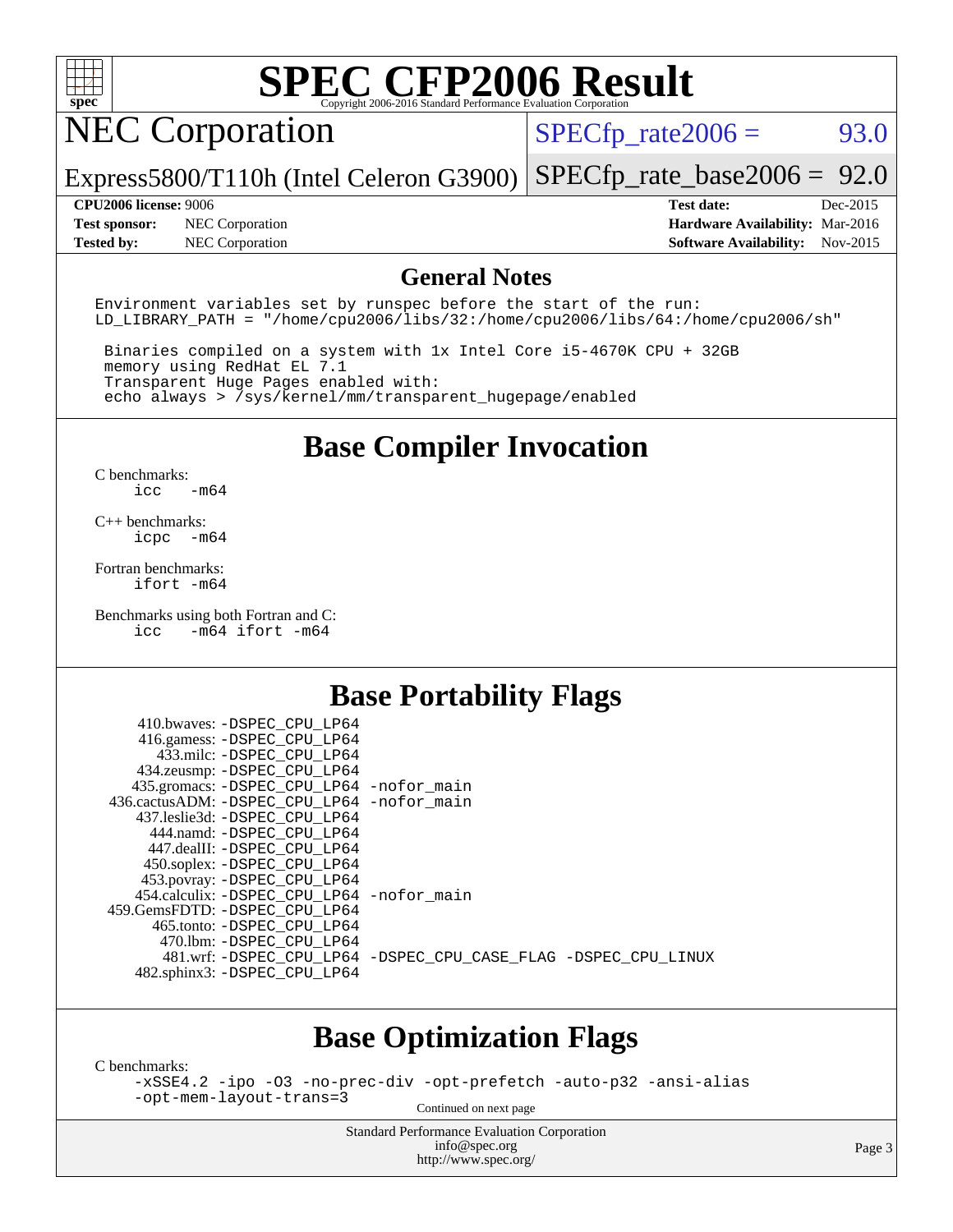

NEC Corporation

 $SPECTp\_rate2006 = 93.0$ 

Express5800/T110h (Intel Celeron G3900) [SPECfp\\_rate\\_base2006 =](http://www.spec.org/auto/cpu2006/Docs/result-fields.html#SPECfpratebase2006) 92.0

**[Test sponsor:](http://www.spec.org/auto/cpu2006/Docs/result-fields.html#Testsponsor)** NEC Corporation **[Hardware Availability:](http://www.spec.org/auto/cpu2006/Docs/result-fields.html#HardwareAvailability)** Mar-2016

**[CPU2006 license:](http://www.spec.org/auto/cpu2006/Docs/result-fields.html#CPU2006license)** 9006 **[Test date:](http://www.spec.org/auto/cpu2006/Docs/result-fields.html#Testdate)** Dec-2015 [Tested by:](http://www.spec.org/auto/cpu2006/Docs/result-fields.html#Testedby) NEC Corporation **[Software Availability:](http://www.spec.org/auto/cpu2006/Docs/result-fields.html#SoftwareAvailability)** Nov-2015

### **[Base Optimization Flags \(Continued\)](http://www.spec.org/auto/cpu2006/Docs/result-fields.html#BaseOptimizationFlags)**

[C++ benchmarks:](http://www.spec.org/auto/cpu2006/Docs/result-fields.html#CXXbenchmarks)

[-xSSE4.2](http://www.spec.org/cpu2006/results/res2016q1/cpu2006-20160125-38838.flags.html#user_CXXbase_f-xSSE42_f91528193cf0b216347adb8b939d4107) [-ipo](http://www.spec.org/cpu2006/results/res2016q1/cpu2006-20160125-38838.flags.html#user_CXXbase_f-ipo) [-O3](http://www.spec.org/cpu2006/results/res2016q1/cpu2006-20160125-38838.flags.html#user_CXXbase_f-O3) [-no-prec-div](http://www.spec.org/cpu2006/results/res2016q1/cpu2006-20160125-38838.flags.html#user_CXXbase_f-no-prec-div) [-opt-prefetch](http://www.spec.org/cpu2006/results/res2016q1/cpu2006-20160125-38838.flags.html#user_CXXbase_f-opt-prefetch) [-auto-p32](http://www.spec.org/cpu2006/results/res2016q1/cpu2006-20160125-38838.flags.html#user_CXXbase_f-auto-p32) [-ansi-alias](http://www.spec.org/cpu2006/results/res2016q1/cpu2006-20160125-38838.flags.html#user_CXXbase_f-ansi-alias) [-opt-mem-layout-trans=3](http://www.spec.org/cpu2006/results/res2016q1/cpu2006-20160125-38838.flags.html#user_CXXbase_f-opt-mem-layout-trans_a7b82ad4bd7abf52556d4961a2ae94d5)

[Fortran benchmarks](http://www.spec.org/auto/cpu2006/Docs/result-fields.html#Fortranbenchmarks):

[-xSSE4.2](http://www.spec.org/cpu2006/results/res2016q1/cpu2006-20160125-38838.flags.html#user_FCbase_f-xSSE42_f91528193cf0b216347adb8b939d4107) [-ipo](http://www.spec.org/cpu2006/results/res2016q1/cpu2006-20160125-38838.flags.html#user_FCbase_f-ipo) [-O3](http://www.spec.org/cpu2006/results/res2016q1/cpu2006-20160125-38838.flags.html#user_FCbase_f-O3) [-no-prec-div](http://www.spec.org/cpu2006/results/res2016q1/cpu2006-20160125-38838.flags.html#user_FCbase_f-no-prec-div) [-opt-prefetch](http://www.spec.org/cpu2006/results/res2016q1/cpu2006-20160125-38838.flags.html#user_FCbase_f-opt-prefetch)

[Benchmarks using both Fortran and C](http://www.spec.org/auto/cpu2006/Docs/result-fields.html#BenchmarksusingbothFortranandC):

[-xSSE4.2](http://www.spec.org/cpu2006/results/res2016q1/cpu2006-20160125-38838.flags.html#user_CC_FCbase_f-xSSE42_f91528193cf0b216347adb8b939d4107) [-ipo](http://www.spec.org/cpu2006/results/res2016q1/cpu2006-20160125-38838.flags.html#user_CC_FCbase_f-ipo) [-O3](http://www.spec.org/cpu2006/results/res2016q1/cpu2006-20160125-38838.flags.html#user_CC_FCbase_f-O3) [-no-prec-div](http://www.spec.org/cpu2006/results/res2016q1/cpu2006-20160125-38838.flags.html#user_CC_FCbase_f-no-prec-div) [-opt-prefetch](http://www.spec.org/cpu2006/results/res2016q1/cpu2006-20160125-38838.flags.html#user_CC_FCbase_f-opt-prefetch) [-auto-p32](http://www.spec.org/cpu2006/results/res2016q1/cpu2006-20160125-38838.flags.html#user_CC_FCbase_f-auto-p32) [-ansi-alias](http://www.spec.org/cpu2006/results/res2016q1/cpu2006-20160125-38838.flags.html#user_CC_FCbase_f-ansi-alias) [-opt-mem-layout-trans=3](http://www.spec.org/cpu2006/results/res2016q1/cpu2006-20160125-38838.flags.html#user_CC_FCbase_f-opt-mem-layout-trans_a7b82ad4bd7abf52556d4961a2ae94d5)

#### **[Peak Compiler Invocation](http://www.spec.org/auto/cpu2006/Docs/result-fields.html#PeakCompilerInvocation)**

[C benchmarks](http://www.spec.org/auto/cpu2006/Docs/result-fields.html#Cbenchmarks):  $\text{icc}$  -m64

[C++ benchmarks \(except as noted below\):](http://www.spec.org/auto/cpu2006/Docs/result-fields.html#CXXbenchmarksexceptasnotedbelow) [icpc -m64](http://www.spec.org/cpu2006/results/res2016q1/cpu2006-20160125-38838.flags.html#user_CXXpeak_intel_icpc_64bit_bedb90c1146cab66620883ef4f41a67e)

450.soplex: [icpc -m32 -L/opt/intel/compilers\\_and\\_libraries\\_2016/linux/compiler/lib/ia32\\_lin](http://www.spec.org/cpu2006/results/res2016q1/cpu2006-20160125-38838.flags.html#user_peakCXXLD450_soplex_intel_icpc_b4f50a394bdb4597aa5879c16bc3f5c5)

[Fortran benchmarks](http://www.spec.org/auto/cpu2006/Docs/result-fields.html#Fortranbenchmarks): [ifort -m64](http://www.spec.org/cpu2006/results/res2016q1/cpu2006-20160125-38838.flags.html#user_FCpeak_intel_ifort_64bit_ee9d0fb25645d0210d97eb0527dcc06e)

[Benchmarks using both Fortran and C](http://www.spec.org/auto/cpu2006/Docs/result-fields.html#BenchmarksusingbothFortranandC): [icc -m64](http://www.spec.org/cpu2006/results/res2016q1/cpu2006-20160125-38838.flags.html#user_CC_FCpeak_intel_icc_64bit_0b7121f5ab7cfabee23d88897260401c) [ifort -m64](http://www.spec.org/cpu2006/results/res2016q1/cpu2006-20160125-38838.flags.html#user_CC_FCpeak_intel_ifort_64bit_ee9d0fb25645d0210d97eb0527dcc06e)

#### **[Peak Portability Flags](http://www.spec.org/auto/cpu2006/Docs/result-fields.html#PeakPortabilityFlags)**

| 410.bwaves: -DSPEC_CPU_LP64                |
|--------------------------------------------|
| 416.gamess: -DSPEC_CPU_LP64                |
| 433.milc: -DSPEC CPU LP64                  |
| 434.zeusmp: -DSPEC_CPU_LP64                |
| 435.gromacs: -DSPEC_CPU_LP64 -nofor_main   |
| 436.cactusADM: -DSPEC_CPU_LP64 -nofor_main |
| 437.leslie3d: -DSPEC CPU LP64              |
| 444.namd: - DSPEC_CPU LP64                 |
| 447.dealII: -DSPEC_CPU_LP64                |
| 450.soplex: -D_FILE_OFFSET_BITS=64         |
| 453.povray: - DSPEC_CPU_LP64               |
| 454.calculix: -DSPEC_CPU_LP64 -nofor_main  |
| 459. GemsFDTD: - DSPEC CPU LP64            |
| 465.tonto: -DSPEC_CPU_LP64                 |

Continued on next page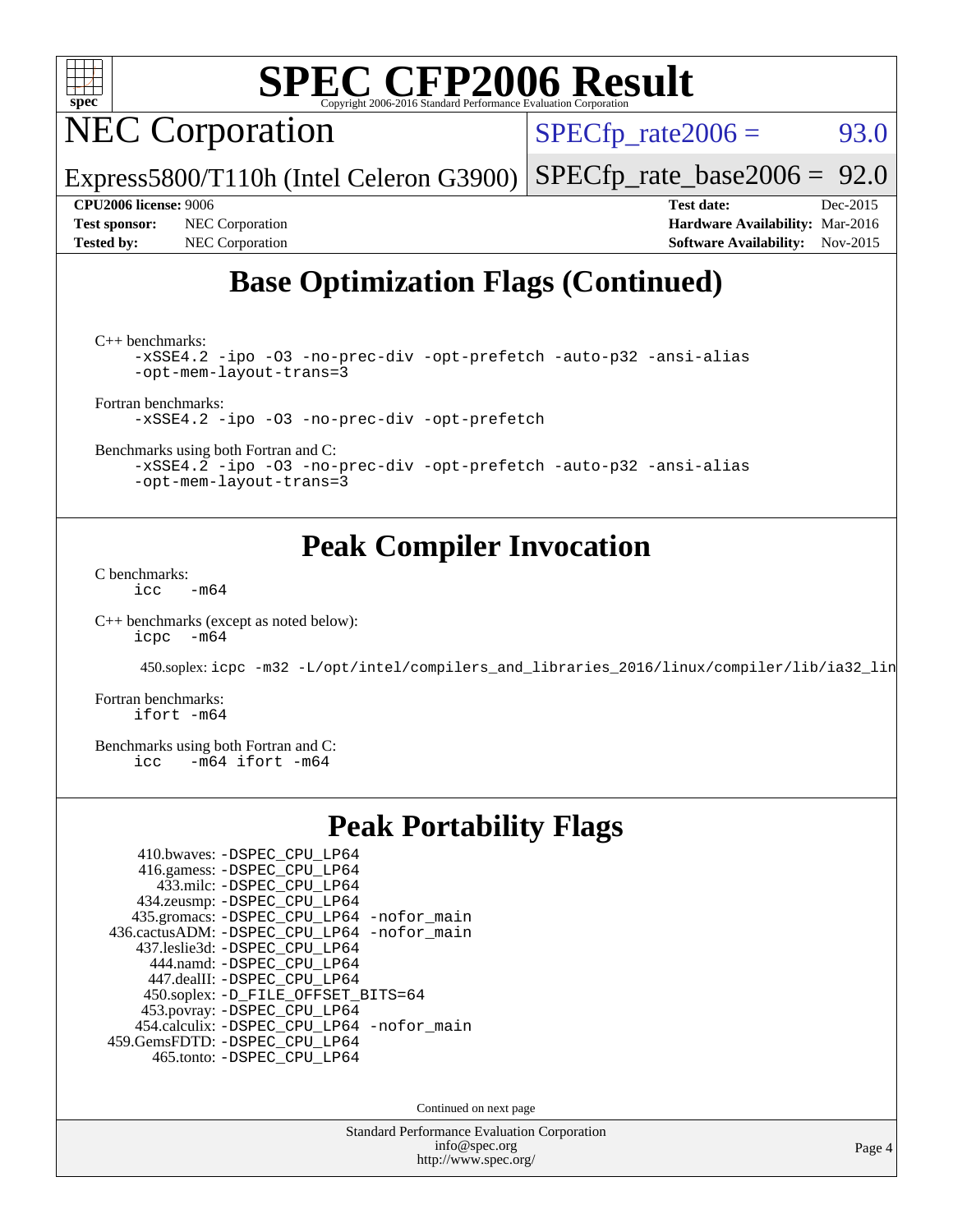

**NEC Corporation** 

 $SPECTp_rate2006 = 93.0$ 

Express5800/T110h (Intel Celeron G3900) [SPECfp\\_rate\\_base2006 =](http://www.spec.org/auto/cpu2006/Docs/result-fields.html#SPECfpratebase2006) 92.0

**[Test sponsor:](http://www.spec.org/auto/cpu2006/Docs/result-fields.html#Testsponsor)** NEC Corporation **NEC Corporation [Hardware Availability:](http://www.spec.org/auto/cpu2006/Docs/result-fields.html#HardwareAvailability)** Mar-2016

**[CPU2006 license:](http://www.spec.org/auto/cpu2006/Docs/result-fields.html#CPU2006license)** 9006 **[Test date:](http://www.spec.org/auto/cpu2006/Docs/result-fields.html#Testdate)** Dec-2015 **[Tested by:](http://www.spec.org/auto/cpu2006/Docs/result-fields.html#Testedby)** NEC Corporation **[Software Availability:](http://www.spec.org/auto/cpu2006/Docs/result-fields.html#SoftwareAvailability)** Nov-2015

### **[Peak Portability Flags \(Continued\)](http://www.spec.org/auto/cpu2006/Docs/result-fields.html#PeakPortabilityFlags)**

470.lbm: [-DSPEC\\_CPU\\_LP64](http://www.spec.org/cpu2006/results/res2016q1/cpu2006-20160125-38838.flags.html#suite_peakPORTABILITY470_lbm_DSPEC_CPU_LP64)

 481.wrf: [-DSPEC\\_CPU\\_LP64](http://www.spec.org/cpu2006/results/res2016q1/cpu2006-20160125-38838.flags.html#suite_peakPORTABILITY481_wrf_DSPEC_CPU_LP64) [-DSPEC\\_CPU\\_CASE\\_FLAG](http://www.spec.org/cpu2006/results/res2016q1/cpu2006-20160125-38838.flags.html#b481.wrf_peakCPORTABILITY_DSPEC_CPU_CASE_FLAG) [-DSPEC\\_CPU\\_LINUX](http://www.spec.org/cpu2006/results/res2016q1/cpu2006-20160125-38838.flags.html#b481.wrf_peakCPORTABILITY_DSPEC_CPU_LINUX) 482.sphinx3: [-DSPEC\\_CPU\\_LP64](http://www.spec.org/cpu2006/results/res2016q1/cpu2006-20160125-38838.flags.html#suite_peakPORTABILITY482_sphinx3_DSPEC_CPU_LP64)

### **[Peak Optimization Flags](http://www.spec.org/auto/cpu2006/Docs/result-fields.html#PeakOptimizationFlags)**

[C benchmarks](http://www.spec.org/auto/cpu2006/Docs/result-fields.html#Cbenchmarks):

433.milc: basepeak = yes

 $470$ .lbm: basepeak = yes

482.sphinx3: basepeak = yes

#### [C++ benchmarks:](http://www.spec.org/auto/cpu2006/Docs/result-fields.html#CXXbenchmarks)

```
 444.namd: -xSSE4.2(pass 2) -prof-gen:threadsafe(pass 1) -ipo(pass 2)
       -03(pass 2)-no-prec-div-par-num-threads=1(pass 1)
       -opt-mem-layout-trans=3(pass 2) -prof-use(pass 2) -fno-alias
       -auto-ilp32
```
447.dealII: basepeak = yes

```
 450.soplex: -xSSE4.2(pass 2) -prof-gen:threadsafe(pass 1) -ipo(pass 2)
        -O3(pass 2) -no-prec-div(pass 2) -par-num-threads=1(pass 1)
        -opt-mem-layout-trans=3(pass 2) -prof-use(pass 2)
        -opt-malloc-options=3
```

```
 453.povray: -xSSE4.2(pass 2) -prof-gen:threadsafe(pass 1) -ipo(pass 2)
        -03(pass 2)-no-prec-div-par-num-threads=1(pass 1)
        -opt-mem-layout-trans=3(pass 2) -prof-use(pass 2) -unroll4
        -ansi-alias
```
[Fortran benchmarks](http://www.spec.org/auto/cpu2006/Docs/result-fields.html#Fortranbenchmarks):

```
410.bwaves: basepeak = yes 416.gamess: -xSSE4.2(pass 2) -prof-gen:threadsafe(pass 1) -ipo(pass 2)
            -03(pass 2)-no-prec-div-par-num-threads=1(pass 1)
            -prof-use(pass 2) -unroll2 -inline-level=0 -scalar-rep-
   434.zeusmp: basepeak = yes
   437.leslie3d: basepeak = yes
459.GemsFDTD: basepeak = yes
```
Continued on next page